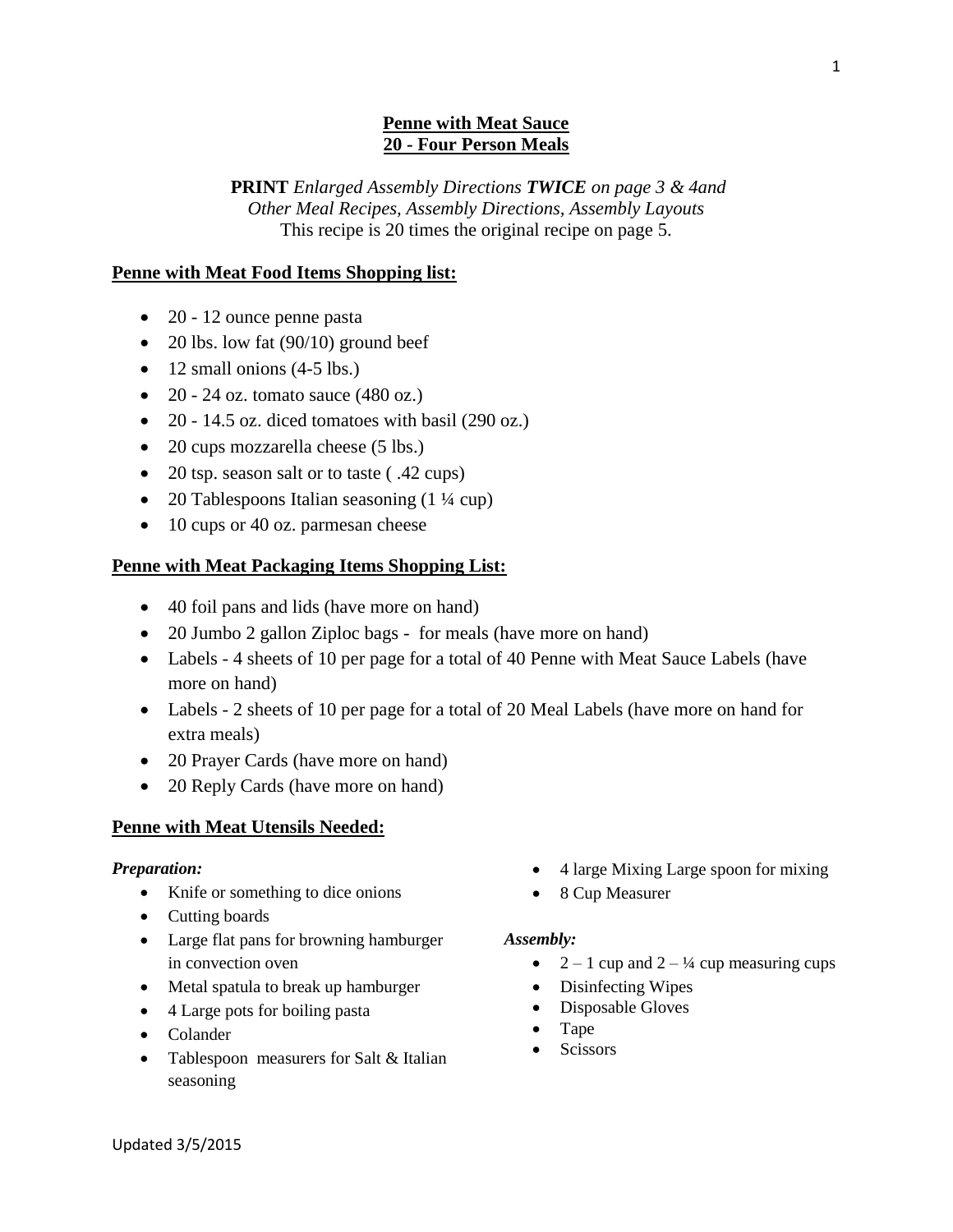### **Penne with Meat Kitchen Prep:**

- Boil liquid in large pots for all items in recipe needing boiling liquid. Start this as early as possible since it greatly impacts length of cook session!
- Meat Prep
	- 1. Dice Onions
	- 2. Brown Meat and onion together. (Tip: Cook the beef and onions on 3-4 extralarge flat cookie sheets in oven or convection oven. Stir frequently breaking up beef into smaller pieces while it browns to prevent burning. We use a convection oven set to 350 degrees.)
- Pasta Prep
	- 1. Fill 4 large pots with water, bring to boil
	- 2. Add salt, about 1 Tablespoon per pot
	- 3. Add 5 boxes pasta to each pot
	- 4. Return to boil, no lid. Stir frequently.
	- 5. Cook pasta al dente, less time than on package directions.
	- 6. Drain Pasta in colander, very well. Cool Pasta. (Tip: use ice to cool faster.)
	- 7. Divide into 4 large bowls
- Penne with Meat Final Prep
	- 1. To the 4 large bowls of pasta, add the cooked ground meat mixture, divided evenly between 4 bowls
	- 2. Tomato Sauce,  $5 24$  oz. cans in each bowl or equally between 4 bowls
	- 3. Season Salt, about 20 tablespoons to each bowl
	- 4. Mozzarella, 5 cups per bowl.

## **Penne with Meat Assembly:**

- 1. Fill pans with 4 cups of Penne pasta mixture (do not overfill as sauce will leak out)
- 2. Sprinkle ¼ cup parmesan cheese over top of each pan
- 3. Add lid making sure edges of pan are clean
- 4. Apply Penne with Meat Sauce Label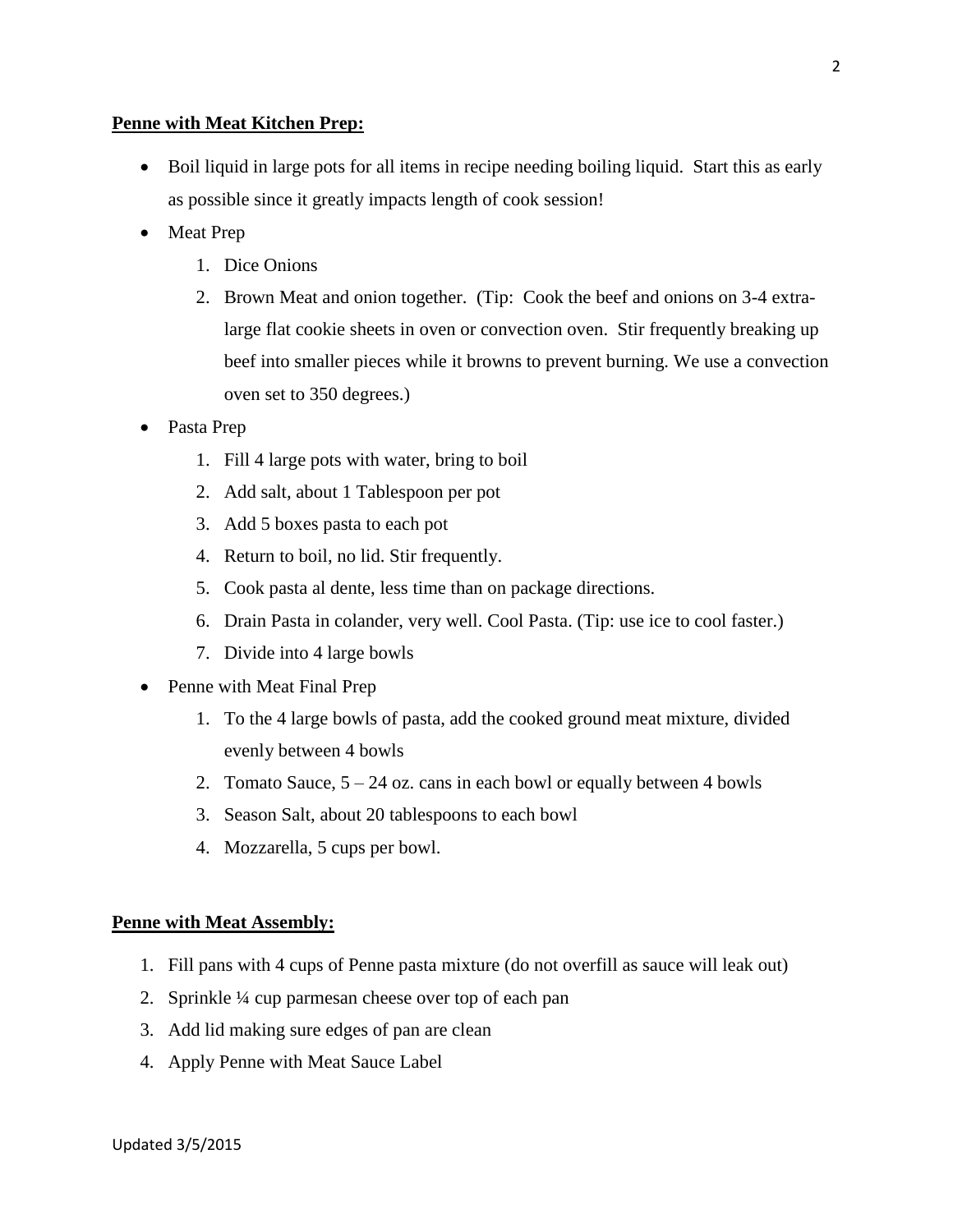# **Penne with Meat Sauce**

1. Fill pans with 4 cups of Penne pasta mixture (do not overfill)

- - - - - - - - - - - - - - - - - -

2. Sprinkle ¼ cup parmesan cheese over top of each pan

 $\times$  - - - - - -

3. Add lid making sure edges of pan are clean

- - - - - - - - - - - - - - - - - -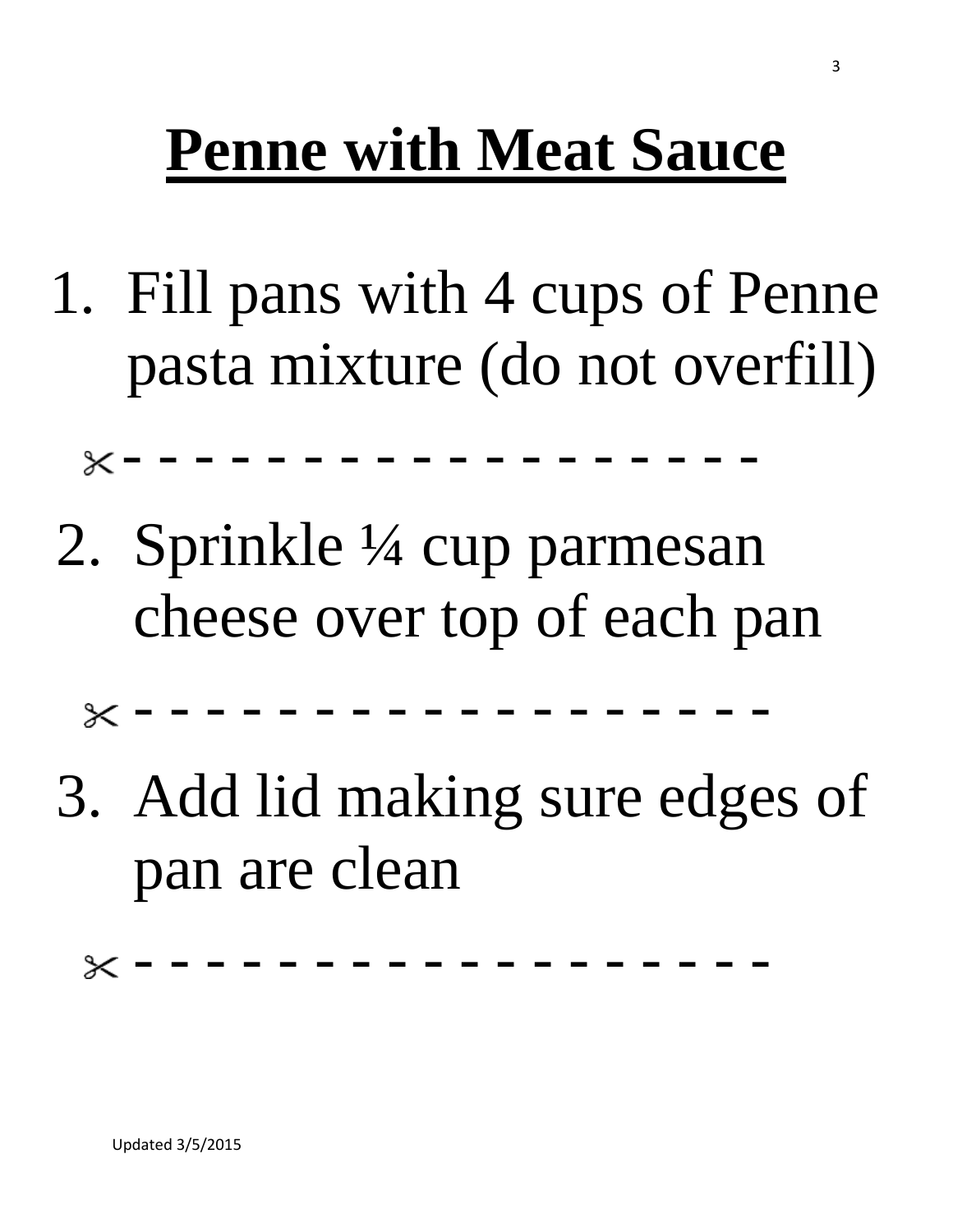# 4. Apply Penne with Meat Sauce Label

- - - - - - - - - - - - - - - - - -